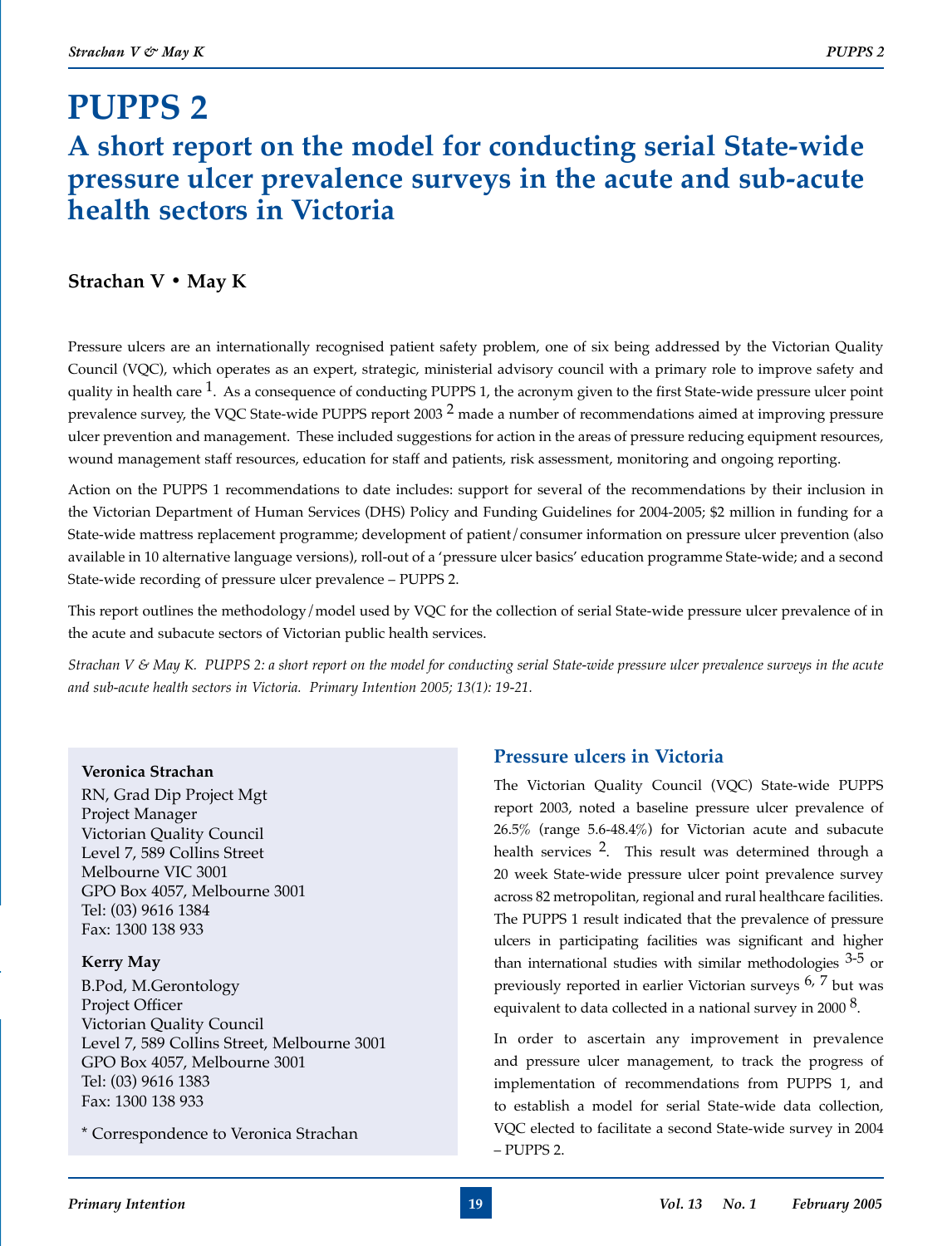#### **PUPPS 2**

In general, the essential elements for achieving successful prevalence survey outcomes are the adoption of a proven methodology, validated data collection tools and a common language pertaining to study definitions  $9-12$ . The tools and methodology chosen for the PUPPS 2 survey had been validated and used successfully in previous Australian prevalence surveys, as well as PUPPS 1 12-14. By replicating this methodology, broad comparisons could be made between the data obtained by the VQC for PUPPS 1, PUPPS 2 and existing national and international studies.

Several elements critical to the success of PUPPS 1 were also identified – the importance of thorough planning and project management; preparation and provision of information materials for health services to enable them and their patients to make an informed decision to participate; refinement of the earlier methodology based on feedback and lessons learned from PUPPS 1; testing of and support for surveyors; and the importance of and flow-on effects of the surveyor education programme.

As well as identifying pressure ulcer prevalence, PUPPS 2 sought to determine the extent to which the strategies suggested through the PUPPS 1 recommendations have been implemented, and the influence these strategies have had on pressure ulcer prevention and management in Victoria.

PUPPS 2 was designed as a quality improvement audit and aimed to build on the experience and lessons learned from PUPPS 1, which had been based on a national, multicentre model advocated by Prentice  $8$ . The methodology from PUPPS 1 proved to be a practical and successful approach to conducting a State-wide pressure ulcer point prevalence survey. Since the release of the VQC State-wide PUPPS report 2003, the methodology initiated by Prentice and adapted by VQC has also been modified and used in a number of other health settings in Victoria, Tasmania, Western Australia and South Australia.

Permission was again obtained from Prentice to adapt and utilise the survey tool and methodology developed for her national multicentre pressure ulcer point prevalence survey conducted in 2000  $12$ . This used the Australian Wound Management Association's (AWMA) *Clinical Practice Guidelines for the Prediction and Prevention of Pressure Ulcers* as the evidence base <sup>15</sup>.

## **Methodology**

All Victorian acute and subacute health services (87 organisations across 135 sites) elected to participate, involving over 7,500 patients.

PUPPS 2 used the PUPPS 1 model of *train, test & tabulate*. Health services were requested to nominate an onsite coordinator to work with VQC project staff to prepare for the survey as well as providing staff to act as surveyors. VQC provided funding to backfill staff involved in the project and covered all catering and education day expenses. VQC also supplied project and ethics related information to health services related to skin inspection being a non-invasive fundamental nursing function, noted that trained staff from each participating organisation would assess and access their own patients and medical records, and addressed confidentiality and security of patient information and the patient consent process.

Many site coordinators who took part in PUPPS 1 agreed to take part in PUPPS 2 and found the second survey much easier to facilitate. They were familiar with the methodology and had been able to improve pressure ulcer prevention strategies and management in their organisation as a consequence of being involved in PUPPS 1. Most site coordinators also found it easier to recruit surveyors this time as staff that had been involved in PUPPS 1 generally enjoyed the education and survey days, finding them practical and useful for the clinical setting.

The 20 week timetable used for PUPPS 1 was condensed for PUPPS 2 and scheduled to occur over a 2 week period in an effort to create a more sustainable logistical model for annual or serial prevalence to be conducted and to minimise seasonal variation. Nineteen metropolitan and rural education sessions ran concurrently over the first week and surveys were facilitated at 135 sites in geographical groups over the second week. To assist with the education and on-site survey support, a core team of 10 wound management clinical experts and educators was convened.

#### **Train**

Prior to attending the education day each surveyor was issued with a 'surveyor's toolkit' which contained general information on the survey, pre-reading material providing background on pressure ulcer issues, surveys and classification, a survey tool, the survey protocol and patient information.

PUPPS 2 education sessions covered epidemiology and aetiology of pressure ulcers, anatomy and physiology of the skin, pressure ulcer classification, and survey protocols. An additional session on pressure ulcer prevention and management was included as a result of feedback regarding the need for this from PUPPS 1 surveyors.